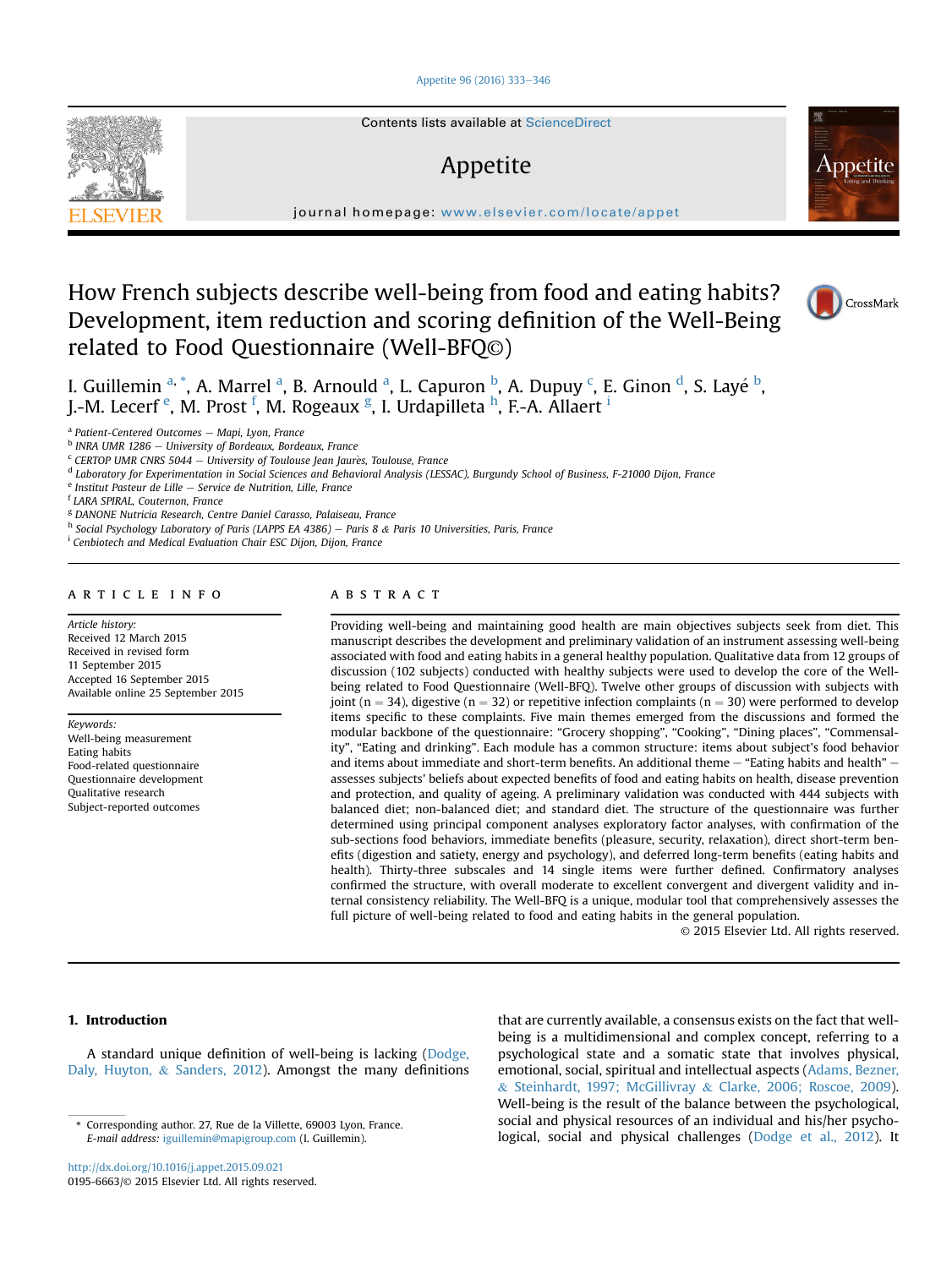involves prosperity, happiness and health for others (Boarini, Johansson, & d'Ercole, 2006). It is also the result of the presence of positive feelings and pleasant emotions, the absence of negative feelings and emotions, a satisfying life, self-fulfillment and positive functioning (Andrews & Withey, 1976; Diener, 2000; Diener, Scollon, & Lucas, 2003; Frey & Stutzer, 2002; Ryff & Keyes, 1995). Recently, the World Health Organization (WHO) updated the definition of mental health as "a state of well-being […]" (WHO., 2014c). The positive dimension of mental health had been previously stressed in the WHO's definition of health as contained in its constitution, i.e. "Health is a state of complete physical, mental and social well-being and not merely the absence of disease or infirmity".

A close link exists between pleasant emotions and food; in particular, the pleasure, or its absence associated with eating which could affect individuals' well-being (Kahneman, Schkade, & Fischler, 2010; Krueger, Kahneman, & Fischler, 2009). The pleasure of eating is often reduced to simple sensorial and taste dimensions but it is in actuality a much more complex phenomenon. Indeed, pleasure attributed to eating extends beyond the simple pleasure linked to the food itself, and can often also include environmental parameters such as the physical place and the social environment where meals are eaten (Barrett, Mesquita, Ochsner, & Gross, 2007). These parameters may or may not enhance the pleasure of eating further. In social sciences, the pleasure of eating also incorporates the concepts of appetence, personal preferences, inclinations, expectations and even addiction (Dupuy & Poulain, 2012).

The contribution of food towards health maintenance and the prevention of chronic diseases no longer needs to be proven (Nutrition.gov, 2014; WHO., 2014a). A healthy diet is essential for good health and for the body to function properly and efficiently and to obtain energy. Being in good health and ageing well, in addition to acquiring well-being through one's diet, has become an essential research goal for more and more people (Cohen & Babey, 2012). This is reflected by their permanent search in adopting both healthy diet and healthy lifestyle. Similarly, the interest of governing bodies and agencies as well as food production and processing industries in how diet contributes to health and well-being is growing (Ministère de l'Agriculture, 2009). More recently, the European Food Safety Authority (EFSA) is acknowledging an increasing number of food and health-related claims.

To screen food related products and support these claims, welldefined endpoints and appropriate validated questionnaires are essential; evidence of patient input during the questionnaire development is also essential to ensure its appropriateness and relevance to the future users (FDA, 2009). To date, most of the existing questionnaires in nutrition have been developed for marketing purpose, or subject surveys. Other questionnaires are disease-specific, mainly focusing on symptoms. While validated in health, these questionnaires are likely to be not sensitive enough in general populations who are not necessarily ill. Many generic questionnaires allowing self-evaluation of well-being have been developed, exploring one or more of the dimensions of this concept. Examples include the Quality of Well-being Scale (Kaplan, Anderson, & Ganiats, 1993), the Satisfaction With Life Scale (Diener, Emmons, Larsen, & Griffin, 1985), the BBC Well-being Scale (Kinderman, Schwannauer, Pontin, & Tai, 2011). Other food-specific questionnaires exist like the Food Benefits Assessment (FBA) (Guyonnet et al., 2008), the Food Choice Questionnaire (FCQ) (Steptoe, Pollard, & Wardle, 1995), the Food Expectancy Questionnaire (FEQ) (Reid, Bunting, & Hammersley, 2005), the Qualcibo (Schunemann et al., 2010) and the recent WellSense Profile (King et al., 2015). However, they either measure nutrition from a quality of life perspective (Qualcibo), or are interesting for population characterization but not as a well-being outcome (FCQ, FEQ), or only partially capture well-being related to food (WellSense Profile focuses on well-being from food products only; FBA has very few items about well-being). No questionnaires currently exist that are able to measure comprehensively the concept of well-being in the specific context of food and eating habits. Most of these questionnaires have been developed by experts in nutrition and based on review of the literature, and/or participants completing survey questions. Only the FBA and the Qualcibo have been developed based on subjects' input.

Many studies have shown close links between well-being and good health, a better social, family and professional life, and increased productivity (Diener & Seligman, 2004; Lyubomirsky, King, & Diener, 2005 ; Rozin, Fischler, Imada, Sarubin, & Wrzesniewski, 1999). However, a qualitative approach aimed at documenting people's definition and perception of well-being in the specific context of food has been lacking. Only a recent study reported evidence of the association between food-related wellbeing and physical health, as well as the emotional and more hedonic aspects for subjects (Ares, De Saldamando, Gimenez, & Deliza, 2014).

To address these recommendations and needs, we designed the Well-being and Food Questionnaire (Well-BFQ), a new instrument to evaluate wellbeing in the context of diet in healthy population. The Well-BFQ is a generic innovative measure that provides insight in the way a person links food to wellbeing. An iterative and thorough qualitative phase including exploratory and comprehension testing steps with a large number of subjects was performed in a general healthy population; a preliminary validation phase consisting of item reduction and scoring definition was then performed. The herein manuscript describes these phases.

### 2. Material and methods

#### 2.1. Scientific committee

A scientific committee was established at the onset of the project to provide methodological and scientific support, and expertise at the milestones of the project. This committee included 9 members, each with expertise with one or more of the following areas: psychology and sociology (including quantitative and qualitative research, questionnaire development, subject sciences), biology applied to nutrition and nutrition. This diversity ensured the appropriateness and robustness of the methodology and the relevance of the decisions taken within the project in line with the interests of the nutrition community.

### 2.2. Development of the modules of the questionnaire

Participants. Two hundred French subjects were recruited to participate to the groups of discussions. Subjects were selected according to 4 age groups:  $18-30$  years old;  $31-50$ ,  $51-64$  and  $65$ and older, with a balance between men and women. Subjects were recruited in Lyon (France) and its suburbs by an independent recruiting agency. To be eligible, all subjects should not have had a food-related pathology (eating disorders), a pathology requiring a food regimen, and/or digestive or intestinal conditions requiring treatment. Two subgroups of subjects were defined. One subgroup consisted of healthy subject profiles: 1) strict healthy subjects, characterized by a body mass index (BMI) ranging from 18.5 to 30, and no treatment prescribed for any diseases, no prescribed slimming or restrictive diet, no weight loss-targeted dietary supplement, should not be pregnant and/or breast-feeding; 2) general healthy subjects, characterized as persons in good health with a BMI  $\geq$  18.5. The second subgroup consisted of subjects with